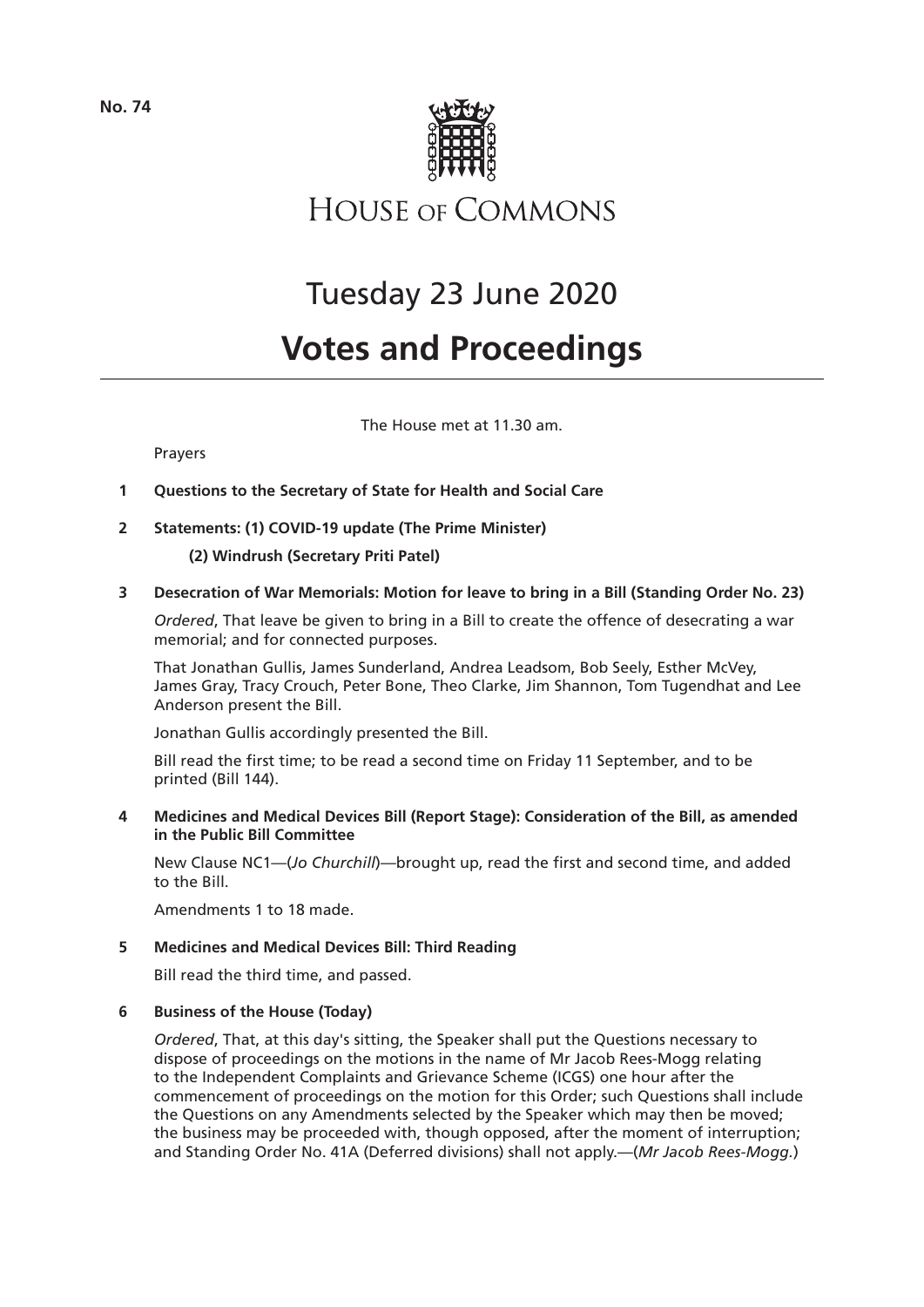## **7 Independent determination of complaints of bullying and harassment**

The Deputy Speaker announced a time limit on backbench speeches (Standing Order No. 47(1)).

Motion made and Question proposed, That this House reaffirms its commitment to the Independent Complaints and Grievance Scheme (ICGS) and to tackling bullying, harassment and sexual misconduct on the part of anyone who is or was a member of the parliamentary community; accepts the recommendation in the report by Dame Laura Cox QC on The Bullying and Harassment of House of Commons Staff that complaints against Members should be determined by an independent body; agrees with the proposal brought forward by the House of Commons Commission to implement this recommendation; accordingly agrees to the establishment of an independent panel of experts which shall operate in accordance with the principles of fairness, transparency and natural justice; and expects all Members of this House to cooperate with the Panel's work and comply with its decisions.—(*Mr Jacob Rees-Mogg*.)

One hour after the commencement of proceedings on the motion for the Business of the House (Today) Order, the Deputy Speaker put the Questions necessary to dispose of proceedings on the motion (Order, today).

#### Question put and agreed to.

*Resolved*, That this House reaffirms its commitment to the Independent Complaints and Grievance Scheme (ICGS) and to tackling bullying, harassment and sexual misconduct on the part of anyone who is or was a member of the parliamentary community; accepts the recommendation in the report by Dame Laura Cox QC on The Bullying and Harassment of House of Commons Staff that complaints against Members should be determined by an independent body; agrees with the proposal brought forward by the House of Commons Commission to implement this recommendation; accordingly agrees to the establishment of an independent panel of experts which shall operate in accordance with the principles of fairness, transparency and natural justice; and expects all Members of this House to cooperate with the Panel's work and comply with its decisions.

#### **8 Independent Expert Panel**

Since it was one hour after the commencement of proceedings on the motion for the Business of the House (Today) Order, the Deputy Speaker put the Questions necessary to dispose of proceedings on the motion (Order, today).

Motion made and Question proposed, That the following Standing Orders, amendments to standing orders and amendments to the Code of Conduct be made:

## *A. Independent Expert Panel*

(1) There shall be a Panel, to be known as the Independent Expert Panel for the Independent Complaints and Grievance Scheme (the "ICGS"), whose members shall be appointed by the House in accordance with Standing Order (Appointment of Independent Expert Panel Members).

- (2) The Panel shall consist of eight members, of whom a quorum shall be four.
- (3) The functions of the Panel shall be:

(a) to determine the appropriate sanction in ICGS cases referred to it by the Parliamentary Commissioner on Standards;

(b) to hear appeals against the decisions of the Parliamentary Commissioner for Standards in respect of ICGS cases involving Members of this House;

(c) to hear appeals against a sanction imposed under paragraph (a);

(d) to report from time to time, through the Clerk of the House, on the operation of the ICGS as it relates to Members of this House.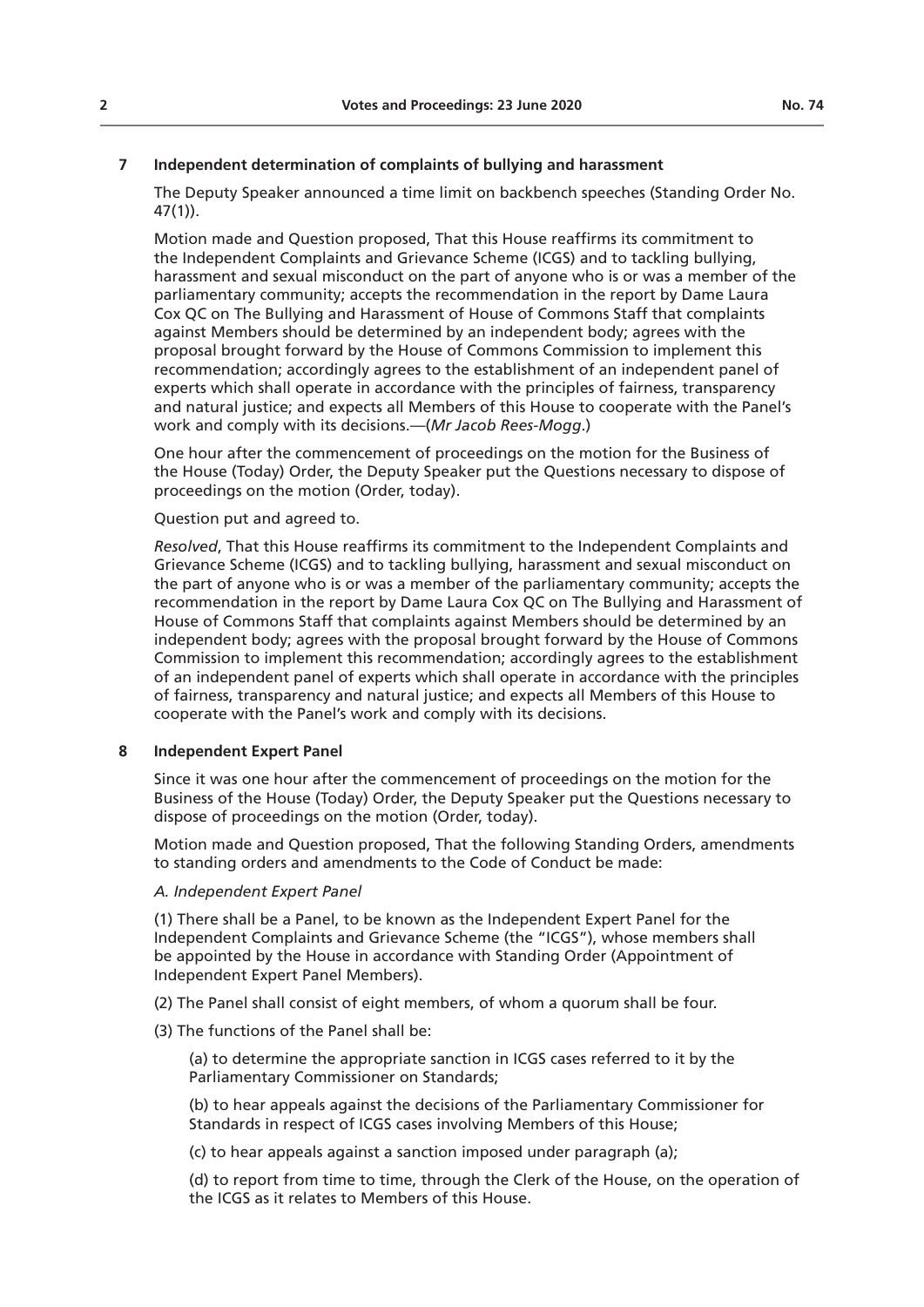(4) The Panel may elect its own Chair.

(5) The responsibilities of the Chair shall include:

(a) ensuring that the Panel and its sub-panels comply with the provisions of the relevant resolutions and standing orders of this House;

(b) the appointment of sub-panels to consider individual cases;

(c) co-ordinating the work of the Panel with that of the Parliamentary Commissioner for Standards;

(d) referring any report from a sub-panel which determines a sanction that can only be imposed by the House to the Clerk of the House who shall lay it upon the Table of the House;

(e) informing the parties concerned of the outcome of any other case reported to the Chair by a sub-panel and ensuring compliance as appropriate with its recommendations;

(f) establishing the procedure for an appeal against the findings or determination of a sub-panel in cases referred under (3)(a) above;

(g) reporting to the Parliamentary Commissioner for Standards any case of noncompliance under sub-paragraph (e) above by a Member of this House;

(h) ensuring publication of an Annual Report on the functioning of the Panel and its sub-panels by referring the report to the Clerk of the House for laying on the Table.

(6) The Panel and any sub-panel shall have power

(a) to sit notwithstanding any adjournment of the House;

(b) to order the attendance of any Member before it and to require that specific documents or records in the possession of a Member relating to its inquiries, or to the inquiries of the Commissioner, be laid before it;

(c) to appoint legal advisers, and to appoint specialist advisers either to supply information which is not readily available or to elucidate matters of complexity within the Panel's order of reference

#### *B. Independent Expert Panel: Sub-panels*

(1) Cases referred to the Independent Expert Panel under Standing Order (Independent Expert Panel) shall be considered by a sub-panel appointed under paragraph (5)(b) of that order.

(2) A sub-panel shall consist of three members of the Panel and shall have a quorum of three.

(3) Sub-panels shall sit in private.

(4) A sub-panel may request the Parliamentary Commissioner for Standards to conduct further investigations in respect of a case referred to it and may specify the matters to be covered in that investigation.

(5) In respect of each case referred to it, a sub-panel shall make a report of its findings to the Chair of the Panel.

(6) Where an appeal is made against a finding or determination of a sanction by a subpanel, a new sub-panel shall be established to hear that appeal. No member shall be eligible to hear an appeal against the decision of a sub-panel on which they have served.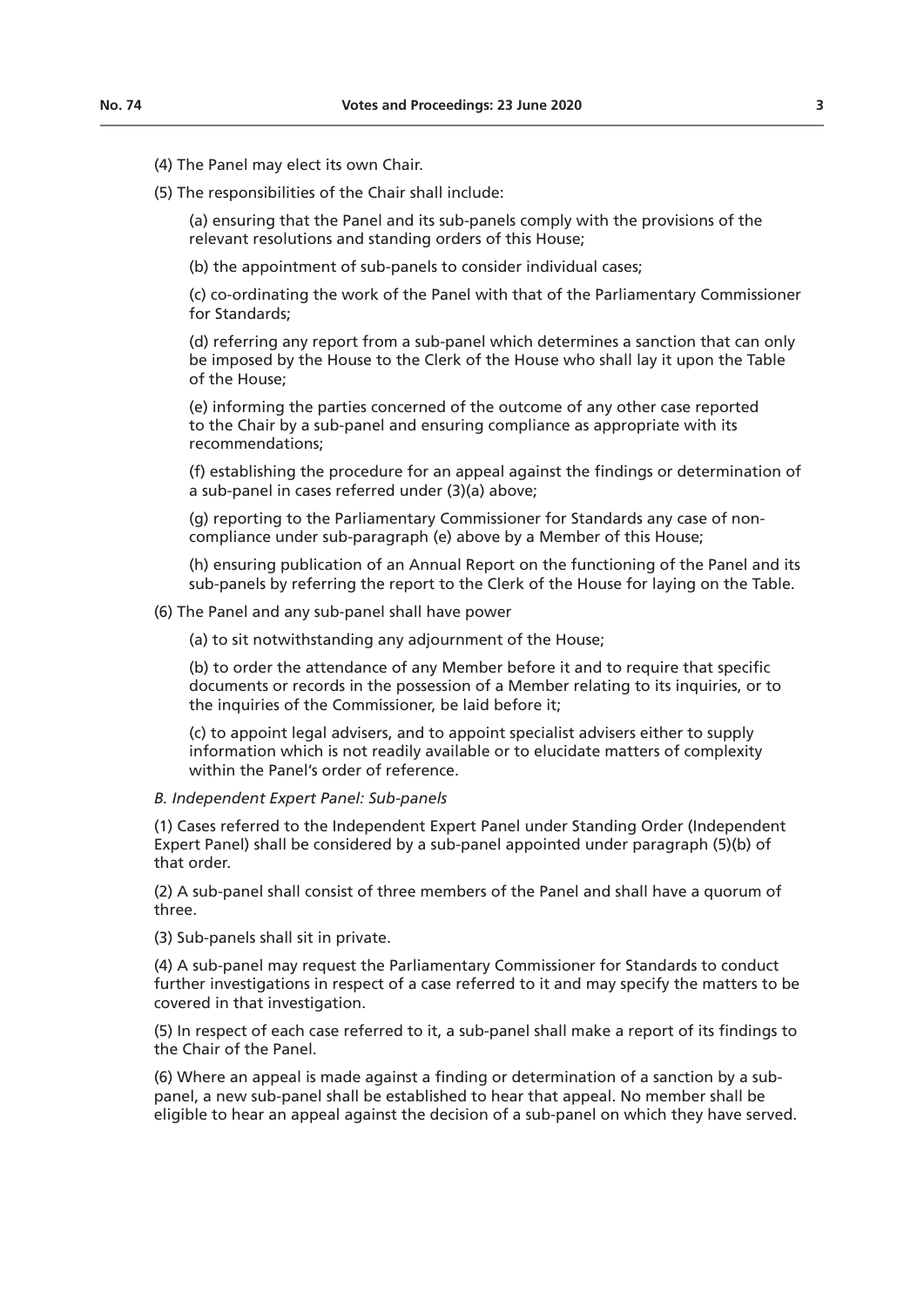#### *C. Appointment of Independent Expert Panel Members*

(1) Members of the Independent Expert Panel shall be appointed by a resolution of the House on a motion made under the provisions of this order and shall remain as members in accordance with the provisions of this order.

(2) The period of appointment of each member shall be specified in the resolution of the House for appointment and shall not exceed six years. The appointment of a member is not terminated by any dissolution of Parliament.

(3) No person who has once been a member may be appointed for a further term.

(4) No person may be appointed as a member if that person is or has been a Member of this House or a Member of the House of Lords; and any person so appointed shall cease to be a member upon becoming a Member of this House or of the House of Lords.

(5) No person may be appointed as a member unless that person has been selected on the basis of a fair and open competition.

(6) A person appointed as a member may resign as a member by giving notice to the House of Commons Commission.

(7) A person appointed as a member shall be dismissed from that position only following a resolution of the House, after the House of Commons Commission has reported that it is satisfied that the person should cease to be a member; and any such report shall include a statement of the Commission's reasons for its conclusion.

(8) No motion may be made under the provisions of this order unless—

(a) notice of the motion has been given at least two sitting days previously, and

(b) the motion is made on behalf of the House of Commons Commission by a Member of the Commission.

(9) The Speaker shall put the questions necessary to dispose of proceedings on motions made under the provisions of this order not later than one hour after the commencement of those proceedings.

(10) Business to which this order applies may be proceeded with at any hour, though opposed.

#### *D. Motions consequent on the ICGS*

(1) A motion may be moved by a member of the House of Commons Commission to implement a sanction in respect of an individual ICGS case determined by a sub-panel of the Independent Expert Panel.

(2) The Speaker shall put the questions necessary to dispose of proceedings on a motion under paragraph (1) of this order not later than one hour after the commencement of such proceedings.

(3) Business under this order may be proceeded with until any hour, though opposed.

*Amendments to other Standing Orders*

(1) Standing Order No 149 (Committee on Standards)

Paragraph (1)(a): after "Standards", insert "except in relation to the conduct of individual cases under the Independent Complaints and Grievance Scheme".

(2) Standing Order No 150 (Parliamentary Commissioner for Standards)

Leave out paragraph (2)(f) and insert: "(2) (f) to oversee investigations and make findings in cases against Members under the Independent Complaints and Grievance Scheme; to refer such cases to the Independent Panel of Experts where a sanction beyond her powers is contemplated; and to assist the Panel and its sub-panels in its work.".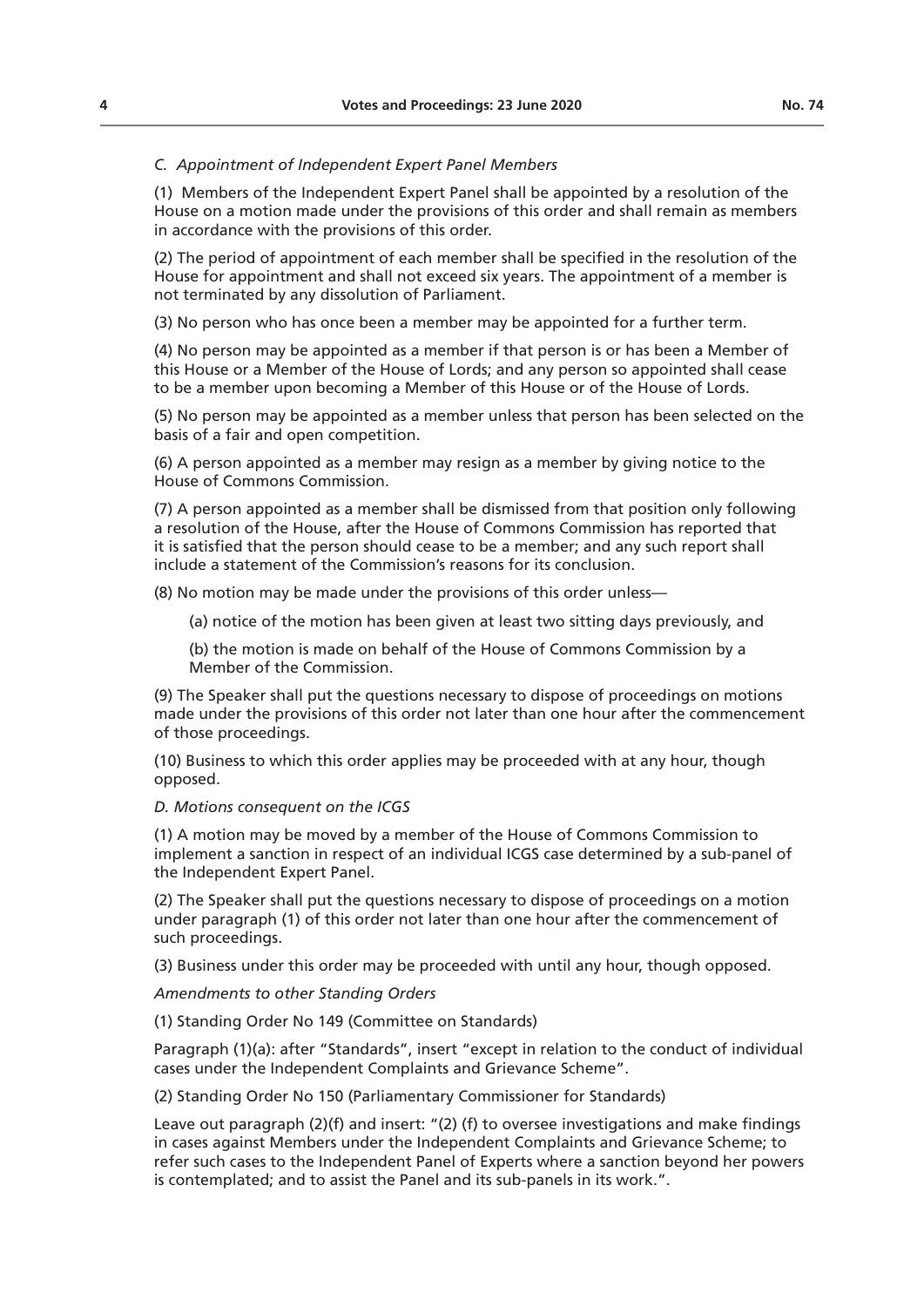Delete paragraph (4)(c).

(3) Standing Order No 41A (Deferred divisions)

Paragraph (2)(d): at end of sub-paragraph 5, delete "and" and insert: "(vi) paragraph 1 of Standing Order (Motions consequent on the ICGS); and".

*Amendments to the Code of Conduct*

In the Code of Conduct for Members of Parliament (HC (2017–19) 1882):

(1) in paragraph 19, at end add "and for the Independent Expert Panel acting in accordance with Standing Order (Independent Expert Panel) in relation to the determination of cases under the Independent Complaints and Grievance Scheme.".

(2) in paragraph 21, at end add "Failure to comply with a sanction imposed by a subpanel of the Independent Expert Panel shall be treated as a breach of the Code.".—(*Mr Jacob Rees-Mogg.*)

Amendment (a) proposed, in section D, paragraph 2, line 2, leave out 'not later than one hour after the commencement of such proceedings' and add 'forthwith'.—(*Chris Bryant.*)

Question put, That the Amendment be made.

The House divided.

Division No. 58

Ayes: 243 (Tellers: Mark Tami, Liz Twist)

Noes: 238 (Tellers: Mr Marcus Jones, David Rutley)

Question accordingly agreed to.

Main Question, as amended, put and agreed to.

*Ordered*, That the following Standing Orders, amendments to standing orders and amendments to the Code of Conduct be made:

#### *A. Independent Expert Panel*

(1) There shall be a Panel, to be known as the Independent Expert Panel for the Independent Complaints and Grievance Scheme (the "ICGS"), whose members shall be appointed by the House in accordance with Standing Order (Appointment of Independent Expert Panel Members).

(2) The Panel shall consist of eight members, of whom a quorum shall be four.

(3) The functions of the Panel shall be:

(a) to determine the appropriate sanction in ICGS cases referred to it by the Parliamentary Commissioner on Standards;

(b) to hear appeals against the decisions of the Parliamentary Commissioner for Standards in respect of ICGS cases involving Members of this House;

(c) to hear appeals against a sanction imposed under paragraph (a);

(d) to report from time to time, through the Clerk of the House, on the operation of the ICGS as it relates to Members of this House.

(4) The Panel may elect its own Chair.

(5) The responsibilities of the Chair shall include:

(a) ensuring that the Panel and its sub-panels comply with the provisions of the relevant resolutions and standing orders of this House;

(b) the appointment of sub-panels to consider individual cases;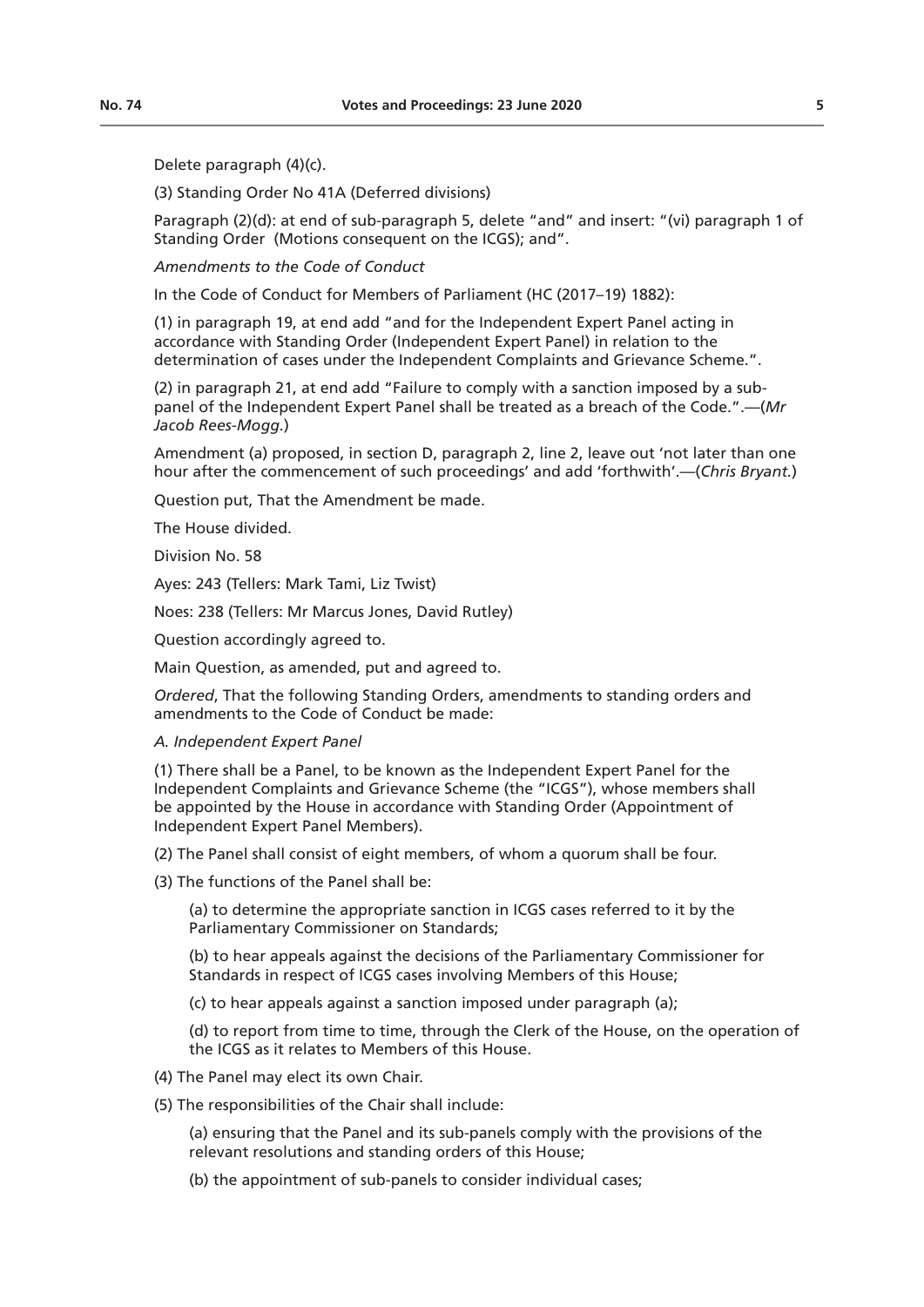(c) co-ordinating the work of the Panel with that of the Parliamentary Commissioner for Standards;

(d) referring any report from a sub-panel which determines a sanction that can only be imposed by the House to the Clerk of the House who shall lay it upon the Table of the House;

(e) informing the parties concerned of the outcome of any other case reported to the Chair by a sub-panel and ensuring compliance as appropriate with its recommendations;

(f) establishing the procedure for an appeal against the findings or determination of a sub-panel in cases referred under (3)(a) above;

(g) reporting to the Parliamentary Commissioner for Standards any case of noncompliance under sub-paragraph (e) above by a Member of this House;

(h) ensuring publication of an Annual Report on the functioning of the Panel and its sub-panels by referring the report to the Clerk of the House for laying on the Table.

(6) The Panel and any sub-panel shall have power

(a) to sit notwithstanding any adjournment of the House;

(b) to order the attendance of any Member before it and to require that specific documents or records in the possession of a Member relating to its inquiries, or to the inquiries of the Commissioner, be laid before it;

(c) to appoint legal advisers, and to appoint specialist advisers either to supply information which is not readily available or to elucidate matters of complexity within the Panel's order of reference.

#### *B. Independent Expert Panel: Sub-panels*

(1) Cases referred to the Independent Expert Panel under Standing Order (Independent Expert Panel) shall be considered by a sub-panel appointed under paragraph (5)(b) of that order.

(2) A sub-panel shall consist of three members of the Panel and shall have a quorum of three.

(3) Sub-panels shall sit in private.

(4) A sub-panel may request the Parliamentary Commissioner for Standards to conduct further investigations in respect of a case referred to it and may specify the matters to be covered in that investigation.

(5) In respect of each case referred to it, a sub-panel shall make a report of its findings to the Chair of the Panel.

(6) Where an appeal is made against a finding or determination of a sanction by a subpanel, a new sub-panel shall be established to hear that appeal. No member shall be eligible to hear an appeal against the decision of a sub-panel on which they have served.

## *C. Appointment of Independent Expert Panel Members*

(1) Members of the Independent Expert Panel shall be appointed by a resolution of the House on a motion made under the provisions of this order and shall remain as members in accordance with the provisions of this order.

(2) The period of appointment of each member shall be specified in the resolution of the House for appointment and shall not exceed six years. The appointment of a member is not terminated by any dissolution of Parliament.

(3) No person who has once been a member may be appointed for a further term.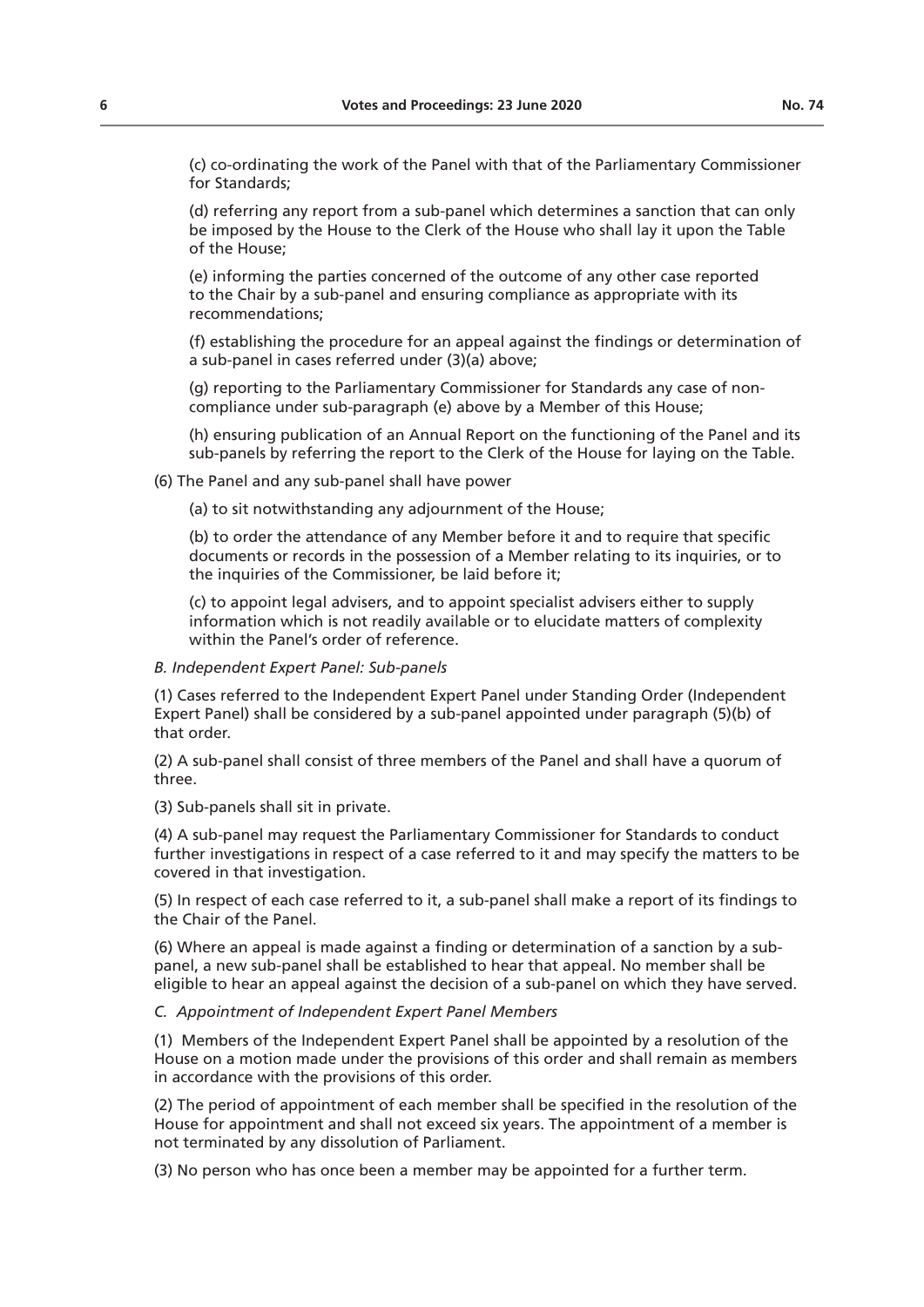(4) No person may be appointed as a member if that person is or has been a Member of this House or a Member of the House of Lords; and any person so appointed shall cease to be a member upon becoming a Member of this House or of the House of Lords.

(5) No person may be appointed as a member unless that person has been selected on the basis of a fair and open competition.

(6) A person appointed as a member may resign as a member by giving notice to the House of Commons Commission.

(7) A person appointed as a member shall be dismissed from that position only following a resolution of the House, after the House of Commons Commission has reported that it is satisfied that the person should cease to be a member; and any such report shall include a statement of the Commission's reasons for its conclusion.

(8) No motion may be made under the provisions of this order unless—

(a) notice of the motion has been given at least two sitting days previously, and

(b) the motion is made on behalf of the House of Commons Commission by a Member of the Commission.

(9) The Speaker shall put the questions necessary to dispose of proceedings on motions made under the provisions of this order not later than one hour after the commencement of those proceedings.

(10) Business to which this order applies may be proceeded with at any hour, though opposed.

*D. Motions consequent on the ICGS*

(1) A motion may be moved by a member of the House of Commons Commission to implement a sanction in respect of an individual ICGS case determined by a sub-panel of the Independent Expert Panel.

(2) The Speaker shall put the questions necessary to dispose of proceedings on a motion under paragraph (1) of this order forthwith.

(3) Business under this order may be proceeded with until any hour, though opposed.

*Amendments to other Standing Orders*

(1) Standing Order No 149 (Committee on Standards)

Paragraph (1)(a): after "Standards", insert "except in relation to the conduct of individual cases under the Independent Complaints and Grievance Scheme".

(2) Standing Order No 150 (Parliamentary Commissioner for Standards)

Leave out paragraph (2)(f) and insert: "(2) (f) to oversee investigations and make findings in cases against Members under the Independent Complaints and Grievance Scheme; to refer such cases to the Independent Panel of Experts where a sanction beyond her powers is contemplated; and to assist the Panel and its sub-panels in its work.".

Delete paragraph (4)(c).

(3) Standing Order No 41A (Deferred divisions)

Paragraph (2)(d): at end of sub-paragraph 5, delete "and" and insert: "(vi) paragraph 1 of Standing Order (Motions consequent on the ICGS); and".

*Amendments to the Code of Conduct*

In the Code of Conduct for Members of Parliament (HC (2017–19) 1882):

(1) in paragraph 19, at end add "and for the Independent Expert Panel acting in accordance with Standing Order (Independent Expert Panel) in relation to the determination of cases under the Independent Complaints and Grievance Scheme.".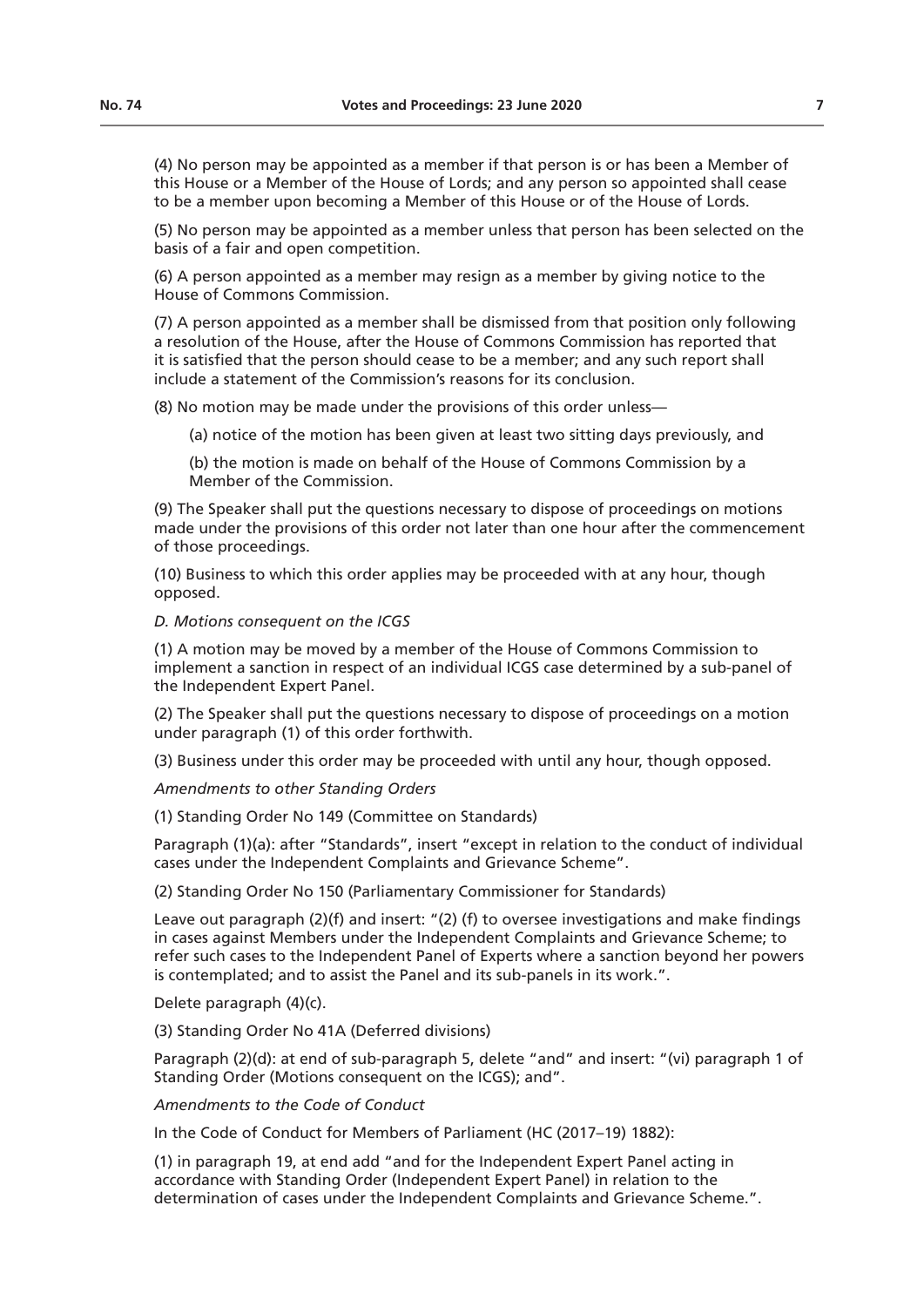(2) in paragraph 21, at end add "Failure to comply with a sanction imposed by a subpanel of the Independent Expert Panel shall be treated as a breach of the Code.".

### **9 Statutory Instruments: Motions for Approval**

Motion made and Question put forthwith (Standing Order No. 118(6)), That the draft National Minimum Wage (Offshore Employment) (Amendment) Order 2020, which was laid before this House on 6 May, be approved.—(*Maria Caulfield*.)

Question agreed to.

### **10 Public petitions**

A public petition from residents of the United Kingdom relating to the return of children to schools in September 2020 was presented and read by Munira Wilson.

## **11 Adjournment**

Subject: Windrush Day 2020 (Helen Hayes)

Motion made and Question proposed, That this House do now adjourn.—(*Maria Caulfield*.)

At 7.00 pm, the Motion lapsed (Standing Order No. 9(3)).

*Resolved*, That this House do now adjourn.—(*Maria Caulfield*.)

Adjourned at 7.09 pm until tomorrow.

## Other Proceedings

## *General Committees: Reports*

## **12 Parliamentary Constituencies Bill Committee**

Sir David Amess (Chair) reported written evidence submitted to the Committee. Written evidence to be published.

## **13 Trade Bill Committee**

Sir Graham Brady (Chair) reported written evidence submitted to the Committee. Written evidence to be published.

## *Reports from Select Committees*

## **14 Backbench Business Committee**

Recommendation to the Liaison Committee on subjects for Estimates Day debates (Ian Mearns).

## **15 Defence Committee**

(1) *Defence industrial policy: procurement and prosperity*: Oral evidence, to be published (HC 163);

(2) *Correspondence with the Secretary of State relating to the next review of the Single Source Contract Regulations*: Written evidence, to be published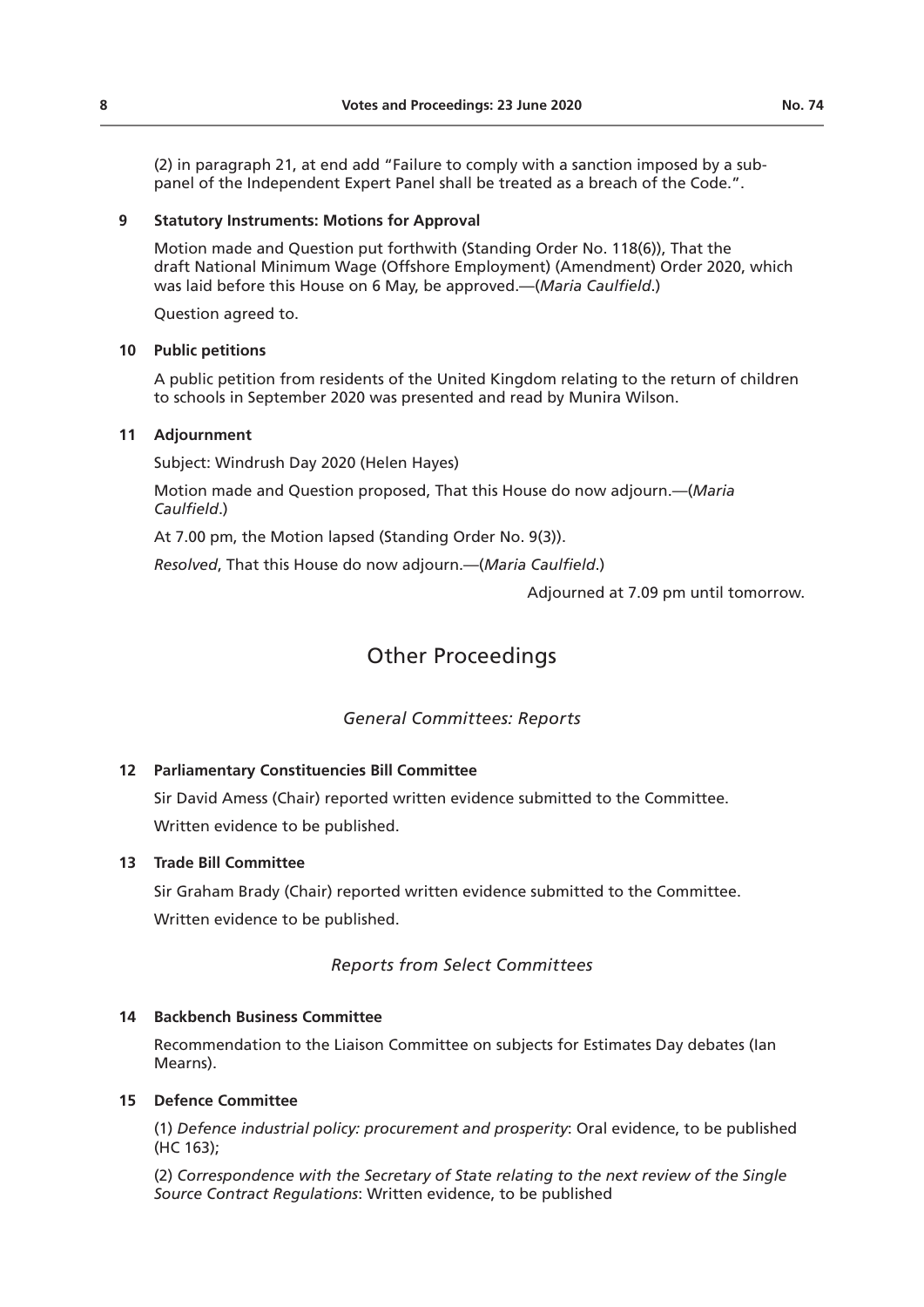(Mr Tobias Ellwood).

## **16 Digital, Culture, Media and Sport Committee**

(1) *The work of Ofcom*: Oral evidence, to be published (HC 439);

(2) *Impact of COVID-19 on DCMS sectors*: Written evidence, to be published (HC 291) (Julian Knight).

## **17 Environment, Food and Rural Affairs Committee**

(1) *COVID-19 and food supply*: Oral and written evidence, to be published (HC 263);

(2) *Fisheries negotiations*: Written evidence, to be published (HC 355)

(Neil Parish).

#### **18 Foreign Affairs Committee**

(1) *The UK's role in strengthening multilateral organisations*: Oral evidence, to be published (HC 513);

(2) *Correspondence with ARM Limited relating to the status of Arm China*: Written evidence, to be published;

(3) *Correspondence with the Foreign and Commonwealth Office*: Written evidence, to be published

(Tom Tugendhat).

#### **19 Future Relationship with the European Union (Committee on the)**

*Progress of the negotiations on the UK's future relationship with the EU*: Oral and written evidence, to be published (HC 203) (Hilary Benn).

#### **20 Health and Social Care Committee**

(1) *Social care: funding and workforce*: Oral and written evidence, to be published (HC 206);

(2) *Delivering core NHS and care services during the pandemic and beyond*: Written evidence, to be published (HC 320);

(3) *Food Standards Agency Main Estimate 2020–21*: Written evidence, to be published (Jeremy Hunt).

#### **21 Housing, Communities and Local Government Committee**

*Long-term delivery of social and affordable rented housing*: Written evidence, to be published (HC 173) (Mr Clive Betts).

#### **22 Justice Committee**

(1) *Coronavirus (COVID-19): the impact on prison, probation and court systems*: Oral and written evidence, to be published (HC 299);

(2) *Correspondence from the Minister of State, Ministry of Justice*: Written evidence, to be published;

(3) *Correspondence with the Criminal Cases Review Commission*: Written evidence, to be published (HC 497)

(Sir Robert Neill).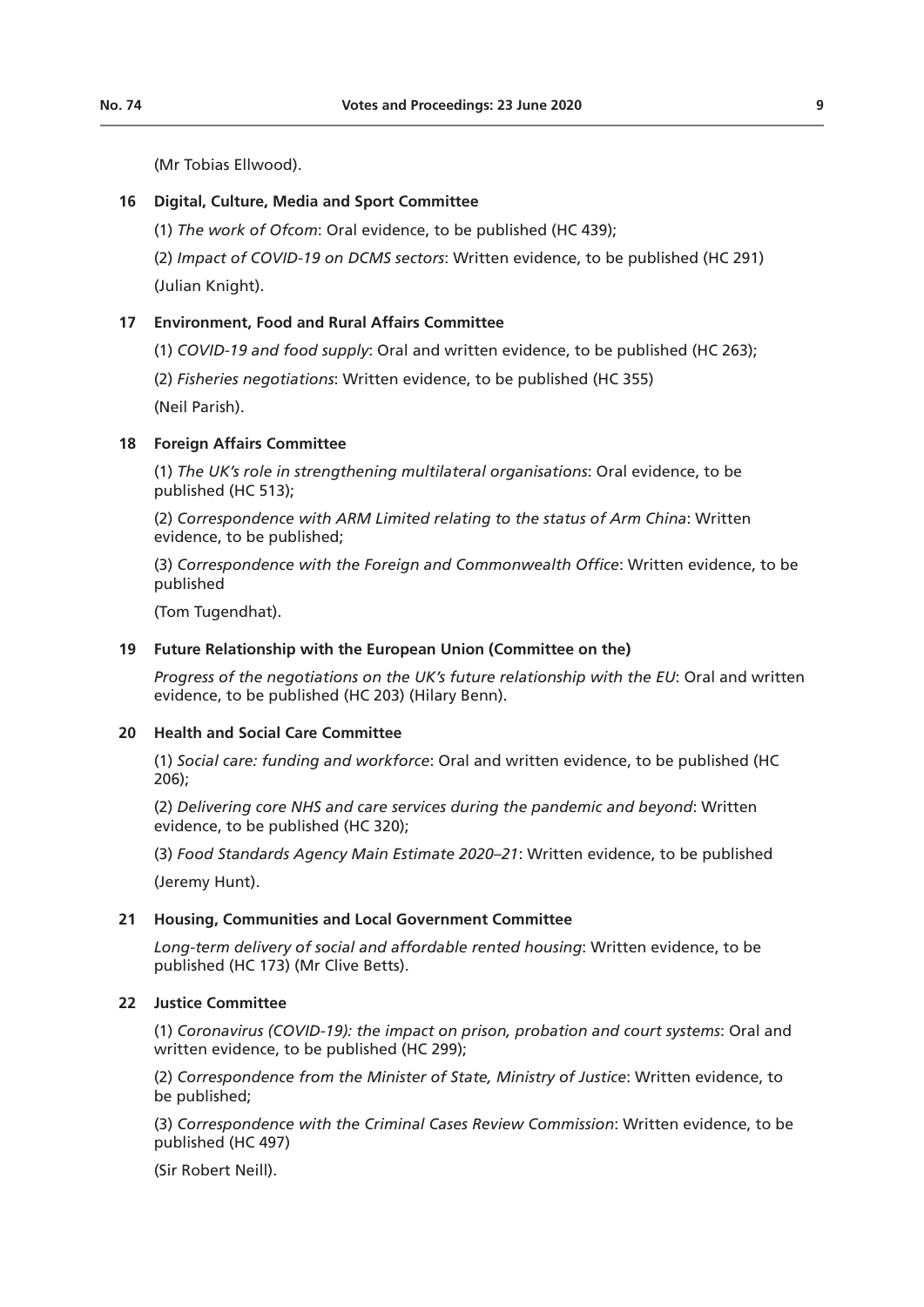## **23 Liaison Committee**

Estimates Days: Sir Bernard Jenkin reported, That, following the recommendation of the Backbench Business Committee on applications considered at its meeting of 23 June, the Liaison Committee recommendation for the allocation of time for the consideration of Estimates on the first two of any days to be allotted in the present session (Standing Order No. 145) is as follows:

(i) That a day not later than 5 August be allotted for the consideration of the following Estimates for financial year 2020–21:

Department for Education, so far as it relates to closing the disadvantage gap and support for left behind children (on the application of Robert Halfon);

HM Revenue and Customs, so far as it relates to the Coronavirus Job Retention Scheme and support for the self-employed through the Self-employment Income Support Scheme (on the application of Mel Stride);

Department of Business, Energy and Industrial Strategy (on the application of Darren Jones);

(ii) That a further day not later than 5 August be allotted for the consideration of the following Estimates for financial year 2020–21:

Department for International Development and the Foreign and Commonwealth Office, so far as they relate to Official Development Assistance (on the application of Sarah Champion, Tom Tugendhat, Darren Jones and Yvette Cooper);

Ministry of Housing, Communities and Local Government (on the application of Mr Clive Betts and Meg Hillier).

#### **24 Petitions Committee**

(1) *Public engagement on e-petitions*: Written evidence, to be published (HC 546);

(2) Record of the Committee's decisions relating to e-petitions, to be published

(Catherine McKinnell).

#### **25 Public Administration and Constitutional Affairs Committee**

(1) *Responding to COVID-19 and the Coronavirus Act 2020*: Oral and written evidence, to be published (HC 377);

(2) *Correspondence with the Minister for the Cabinet Office*: Written evidence, to be published;

(3) *Correspondence with the Minister of State, Cabinet Office, relating to the Government response to the First Report of the Committee, Session 2019, on Electoral Law: The Urgent Need for Review*: Written evidence, to be published;

(4) *Establishing a public inquiry into the Government's response to the coronavirus pandemic*: Written evidence, to be published (HC 541);

(5) *Parliamentary and Health Service Ombudsman Scrutiny 2018–19*: Written evidence, to be published (HC 117);

(6) *The Fixed-term Parliaments Act*: Written evidence, to be published (HC 167);

(7) *The Government's management of its major projects*: Written evidence, to be published (HC 125);

(8) *The work of the Electoral Commission*: Written evidence, to be published (HC 488)

(Mr William Wragg).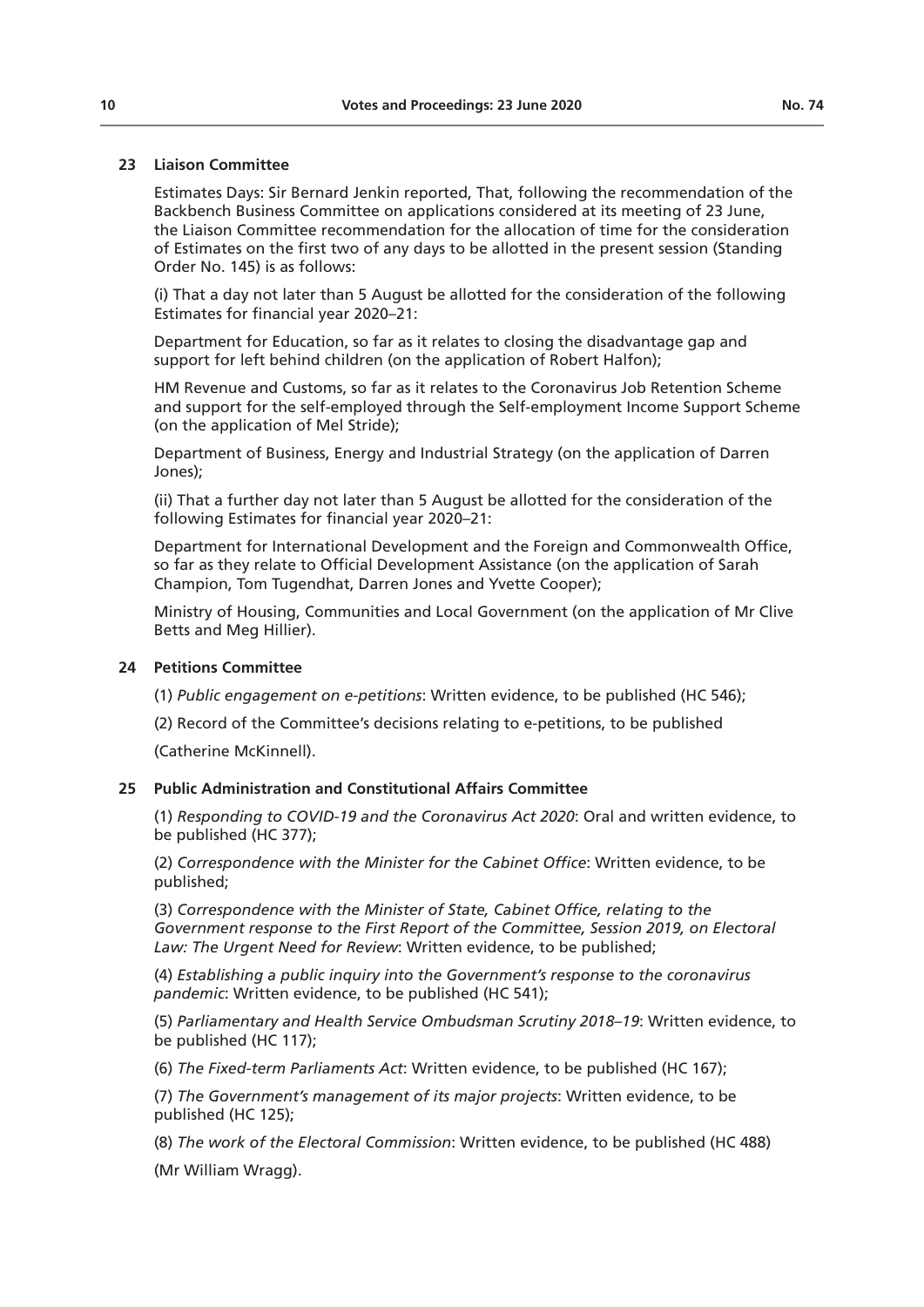#### **26 Transport Committee**

(1) *Coronavirus: implications for transport*: Written evidence, to be published (HC 268);

(2) *HS2: next steps*: Written evidence, to be published (HC 298)

(Huw Merriman).

## **27 Welsh Affairs Committee**

*The Welsh economy and COVID-19*: Written evidence, to be published (HC 324) (Stephen Crabb).

#### **28 Welsh Affairs Committee, Northern Ireland Affairs Committee, Housing, Communities and Local Government Committee and Scottish Affairs Committee**

*Correspondence with the Minister for Regional Growth and Local Government relating to the UK Shared Prosperity Fund*: Written evidence, to be published (Stephen Crabb).

#### **29 Women and Equalities Committee**

*Unequal impact: coronavirus (COVID-19) and the impact on people with protected characteristics*: Written evidence, to be published (HC 276) (Caroline Nokes).

*Lindsay Hoyle*

Speaker

## Papers Laid

Other papers

#### **1 Government Resources and Accounts**

Report, Accounts and Product Accounts of National Savings and Investments for 2019–20, with the Report of the Comptroller and Auditor General (by Act), to be printed (HC 436) (John Glen)

#### **2 Groceries Code Adjudicator**

Report and Accounts of the Groceries Code Adjudicator for 2019–20, with the Report of the Comptroller and Auditor General (by Act), to be printed (HC 349) (Secretary Alok Sharma)

#### **3 National Audit**

Report by the Comptroller and Auditor General: Guide for audit and risk committees on financial reporting and management during COVID-19 (by Act), to be printed (HC 524) (Clerk of the House)

#### **4 Pharmacy**

Report, Fitness to Practise Report and Accounts of the General Pharmaceutical Council for 2019–20 (by Statutory Instrument) (Secretary Matt Hancock)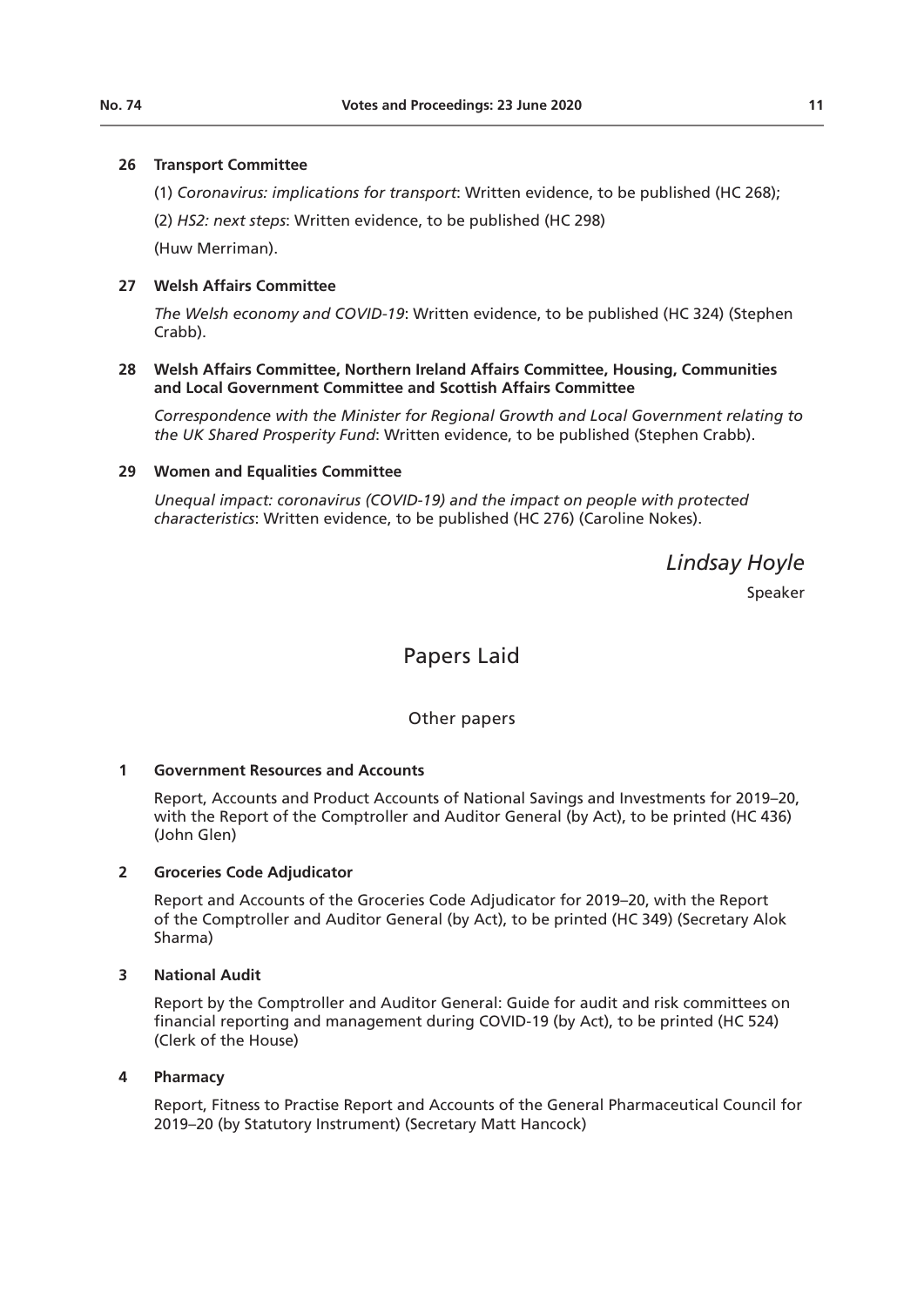#### **12 Votes and Proceedings: 23 June 2020 No. 74**

## **5 Water Industry**

Report and Accounts of the Consumer Council for Water for 2019–20, with the Report of the Comptroller and Auditor General (by Act), to be printed (HC 440) (Secretary George Eustice)

## SPEAKER'S CERTIFICATES

Proxy Voting (Medical or public health reasons connected with the pandemic)

### 1 - New proxy voting arrangements

The Speaker has certified, under the terms of the temporary Standing Order on voting by proxy and the Resolutions of the House of 28 January 2019 and 16 January and 4 and 10 June 2020, that the Members listed in the table below are eligible to have a proxy vote cast on their behalf by the nominated proxies listed in the table below, starting on the dates specified below and ending on Tuesday 28 July, unless the House otherwise orders.

| <b>Member</b>                 | From         | <b>Proxy</b>             |
|-------------------------------|--------------|--------------------------|
| Jeremy Corbyn                 | 24 June 2020 | <b>Bell Ribeiro-Addy</b> |
| <b>Martin Docherty-Hughes</b> | 24 June 2020 | Patrick Grady            |
| Allan Dorans                  | 24 June 2020 | Patrick Grady            |

#### 2 - Variation of existing proxy voting arrangements

The Speaker has certified, under the terms of the temporary Standing Order on voting by proxy and the Resolutions of the House of 28 January 2019 and 16 January and 4 and 10 June 2020, that the following Member has given notice that they wish to amend their proxy voting arrangement:

From 24 June 2020 the nominated proxy for Dr Lisa Cameron will be Patrick Grady instead of Owen Thompson.

#### 3 - Ending proxy voting arrangements

The Speaker has certified, under the terms of the temporary Standing Order on voting by proxy and the Resolutions of the House of 28 January 2019 and 16 January and 4 and 10 June 2020, that the following Members have given notice that they wish to end their proxy voting arrangement with effect from when the Speaker takes the Chair on the dates specified below:

| <b>Member</b>         | From         |
|-----------------------|--------------|
| <b>Nadine Dorries</b> | 24 June 2020 |
| Sarah Jones           | 24 June 2020 |
| Alex Sobel            | 24 June 2020 |
| Pete Wishart          | 24 June 2020 |